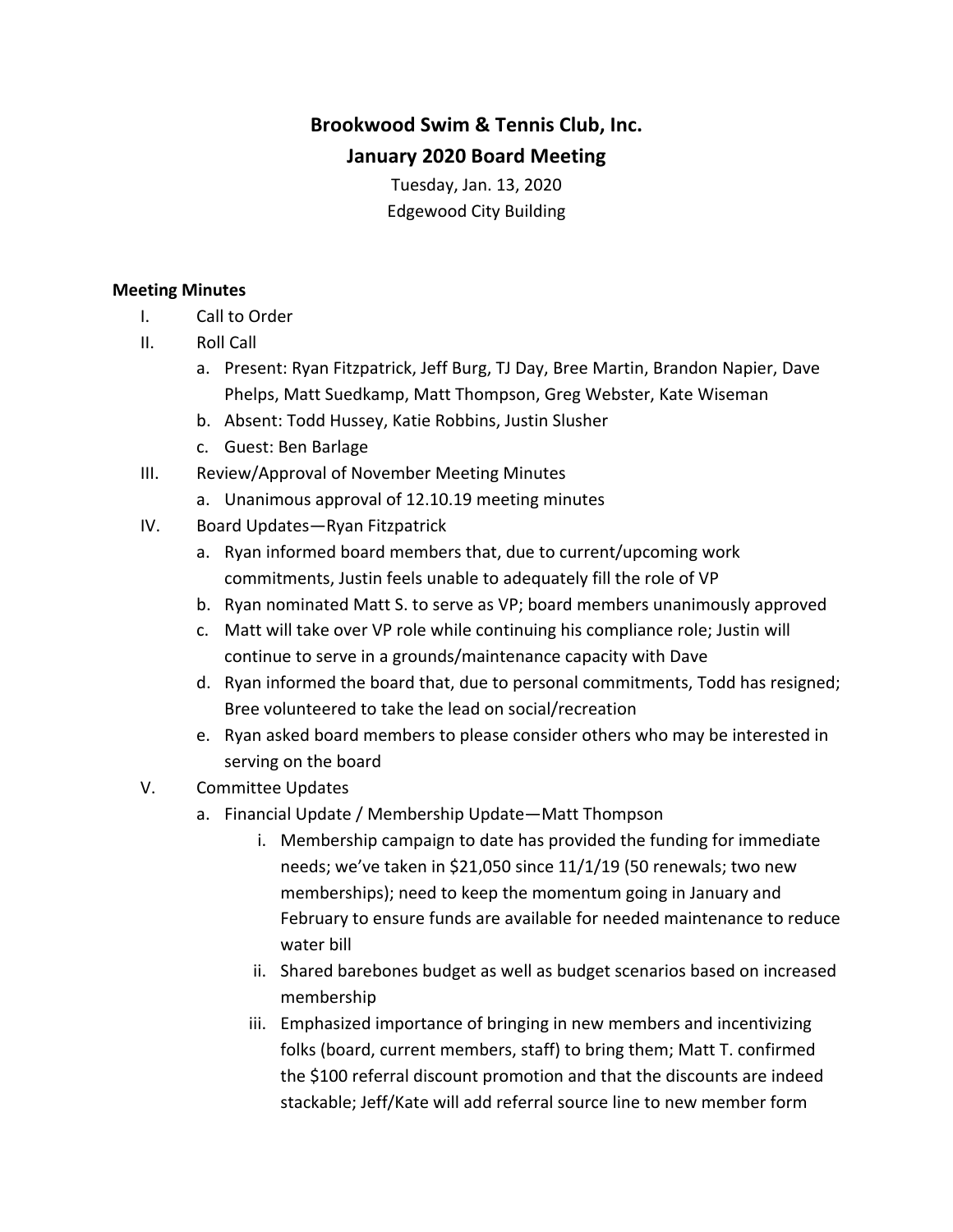- iv. Discussed raffle options to drive early payment of dues
- v. Discussed details of bond transfer and whether or not club should facilitate with a sort of brokerage board on website; decided that this would be more appropriate when membership is maxed out
- vi. Discussed payment plans beginning Labor Day 2020 for 2021 dues, to reduce payment amounts ever further and allow for more accurate budgeting (i.e., better idea of membership numbers earlier on)
- vii. Discussed formal rate structure, with early bird specials as well as a higher dues rate (i.e., late fee) for paying after the club opens; may present but not enforce this year, then enforce in 2021
- viii. Reviewed banner sponsorship flyer; discussed creating a spreadsheet to keep track of target businesses, who is reaching out to them, status, etc.; TJ offered to manage spreadsheet; all board members can contribute target names/contact info
- b. Compliance Update—Matt Seudkamp
	- i. Matt informed board members that we do not need a separate Sunday license, as we do not sell wine or liquor; brief discussion followed on option of adding liquor and Sunday licenses and package retail option
- c. Management Update-Ryan Fitzpatrick
	- i. Peggy is not returning
	- ii. Ryan spoke with pool management company, but at this point in time, it does not seem to be in our best interest; may consider down the road
	- iii. Ryan informed board members that David Phillips is interested in manager position; will meet with him and be clear about division of responsibility, role in managing contractor (Cliff), role in driving new membership, efficiency incentives, etc.
	- iv. Wider search postponed until discussions with David take place

## VI. New Business

- a. Social/Recreation
	- i. Bree will put together a calendar/outline for events
	- ii. Matt T. indicated that simple, small-scale events happening more often are good ways to get people to the club and involved (e.g., trivia, pickup games, game nights, s'mores nights, cornhole tourneys)
	- iii. Board members discussed bringing back the cardboard regatta and the rubber duck regatta (free dues giveaway)
- b. Grounds and Maintenance
	- i. Dave and TJ have inventoried and will share pics of what needs fixed
- c. Invoices